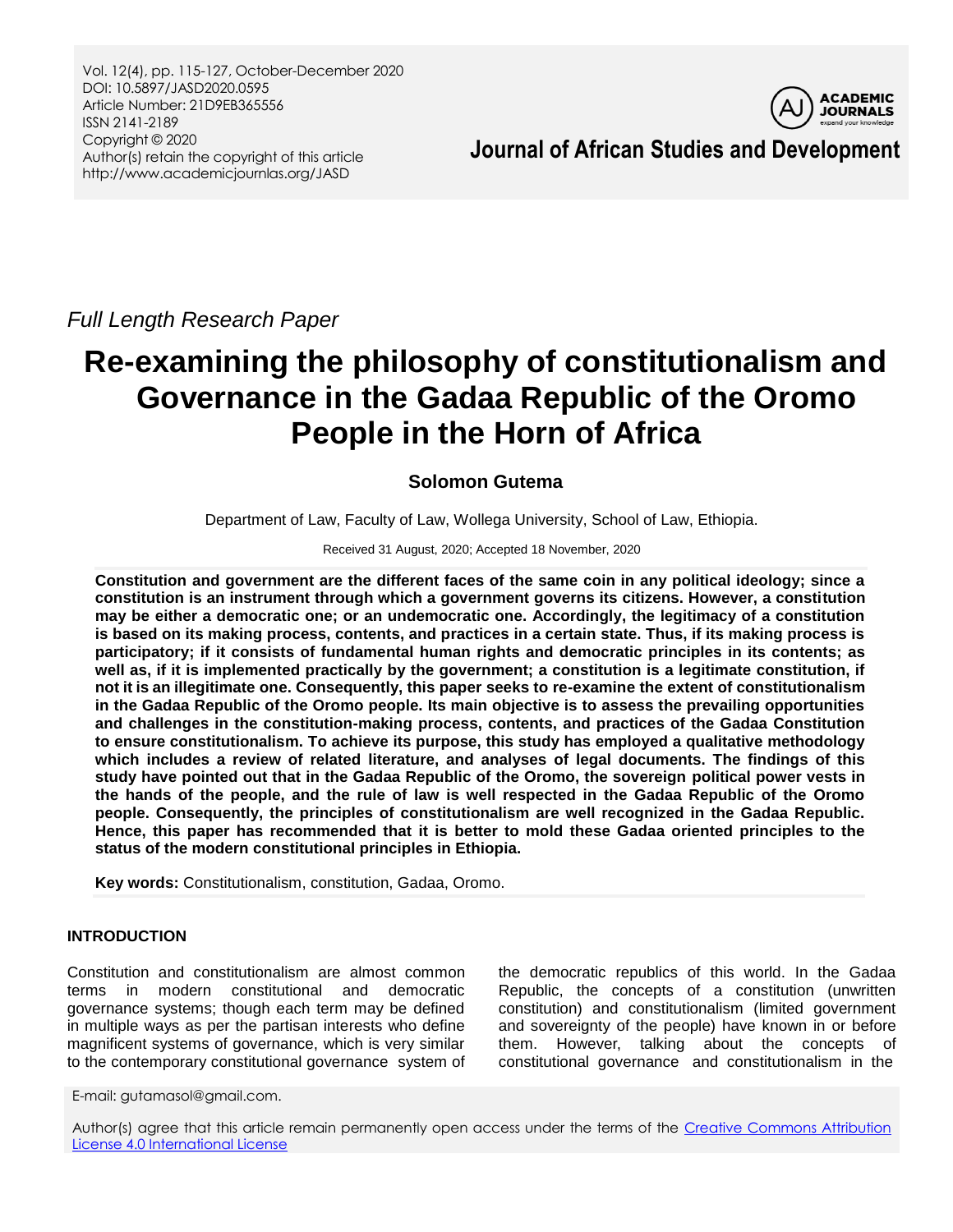sixteenth century is an astonishing one. The Oromo people have been governing themselves through the sixteenth century. However, the concept of constitutionalism has nurtured after the Second World War even in the western democracies.

At this juncture, highlighting the concept of constitution and constitutionalism has paramount importance before delving into clarifying and comparing the Gadaa-based constitution and constitutionalism with modern constitutionalism. Accordingly, this paper has strived a lot to re-examine the origin and evolution of these concepts in the Gadaa Republic in their traditional aspects through comparing with the modern concepts of constitution and constitutionalism. Accordingly, the Constitution is not only a purely legal document; but it consists of political elements in itself. Hence, the constitution contains principles, objectives, values, and guidelines on very important national matters and interests like political, social, and economic objectives. Moreover, it gives directions on the country"s foreign policy, election system, language policy, religion policy, matters of human and democratic rights, and system of governments, fiscal matters, and others. Generally, a constitution serves as a framework for government organs, limits the power of governments, ensures rule of law and democracy, guarantees rights and freedoms for citizens, forges unity among diversities, develops human dignity and values which call for sustainable development.

On the other hand "Constitutionalism" deals with all about controlling, limiting, and restraining the power of the State; hence, it is a legal limitation on government. "Constitutionalism is the idea, often associated with the political theories of John Locke (Peter, 1988), and the founders of the American Republic, that government can and should be legally limited in its powers, and that its authority or legitimacy depends on its observing these limitations" (Smith and Zalta, 2008). This means the government must act as per the contents of the constitution which is already made. Also, constitutionalism enshrines respect for human worth and dignity as its central principle. To protect that value, citizens must have a right to political participation, and their government must be hedged in by substantive limits on what it can do, even when perfectly mirroring the popular will. Broadly, constitutionalism can be viewed as a principle that limits the exercise of power through the instrumentality of a constitution that serves as a constraint (Murphy, 1988).

Generally speaking, a constitution is a set of laws and rules set up the machinery of the government of a State and which defines and determines the relations between the different institutions and areas of government, the executive, the legislature and the judiciary, the central, the regional and the local governments (Pylee, 2012). A constitution is a source, the jurisprudential fountain-head from which other laws must flow, succinctly, and harmoniously (Ibid). However, constitutionalism is the issue of linking the constitutional text with its practices.

Accordingly, a country may have a "constitution" but not necessarily "constitutionalism" (Jain, 1994). Therefore, constitutionalism is all about practicing or implementing the contents of the constitution as it is provided in the constitutional text by the government.

Hence, this paper has examined the extent to which the Gadaa-based principles fulfil the principles of constitutionalism and democratic governance. Additionally, the making process of Gadaa-based laws has been seriously assessed to check whether it is compatible with the modern and legitimate way of making a constitution in a democratic world or not. Furthermore, this Article has tackled a lot to critically investigate the extent to which the Gadaa system is favorable to accommodate the principles of constitutionalism. Moreover, it has pointed out the reasons why Gadaa principles have never developed to the status of modern constitutionalism or constitutional governance. Finally, it provides some important recommendations on how Gadaa principles will be molded to the status of modern constitutionalism in the Ethiopian federation.

## **LITERATURE REVIEW**

The concepts of constitution and constitutionalism are considered in various literature; so, it is not a new idea. Several studies have been conducted in these important areas. Similarly, many scholars have done a lot to show the democratic aspects of the Gadaa system in their scholarly works. Among these scholars, Asmarom (2006), Asafa (2012), Dirribi (2011), Mohammed (1994), Martial De Salviac (1901), and others have revealed Gadaa as an indigenous African-based democracy. However, this paper differs from the previously conducted Gadaaoriented study, and the modern studies on constitutionalism, since it claims that the Gadaa system consists of constitutionalism principles. Moreover, this study examines the concept of constitutionalism as a governance ideology in African traditions, particularly in the Gadaa Republic of the Oromo people. Therefore, this study tries to explore the mechanisms in which the Oromo people ensure these principles of constitutionalism while practicing their Gadaa system for centuries. In Western democracies, the idea of constitutional governance and constitutionalism has become a political agenda after the Second World War. Also, Post Second World War constitutions can be categorized into three types based on their legitimacy/acceptance from their nations as follows (Tommaso, 2015):

*Garantiste Constitutions:* These are constitutions proper, congruent with the 19<sup>th</sup>-century consensus, which limit arbitrary government power and ensure limited government.

*Nominal Constitutions:* These constitutions are "fully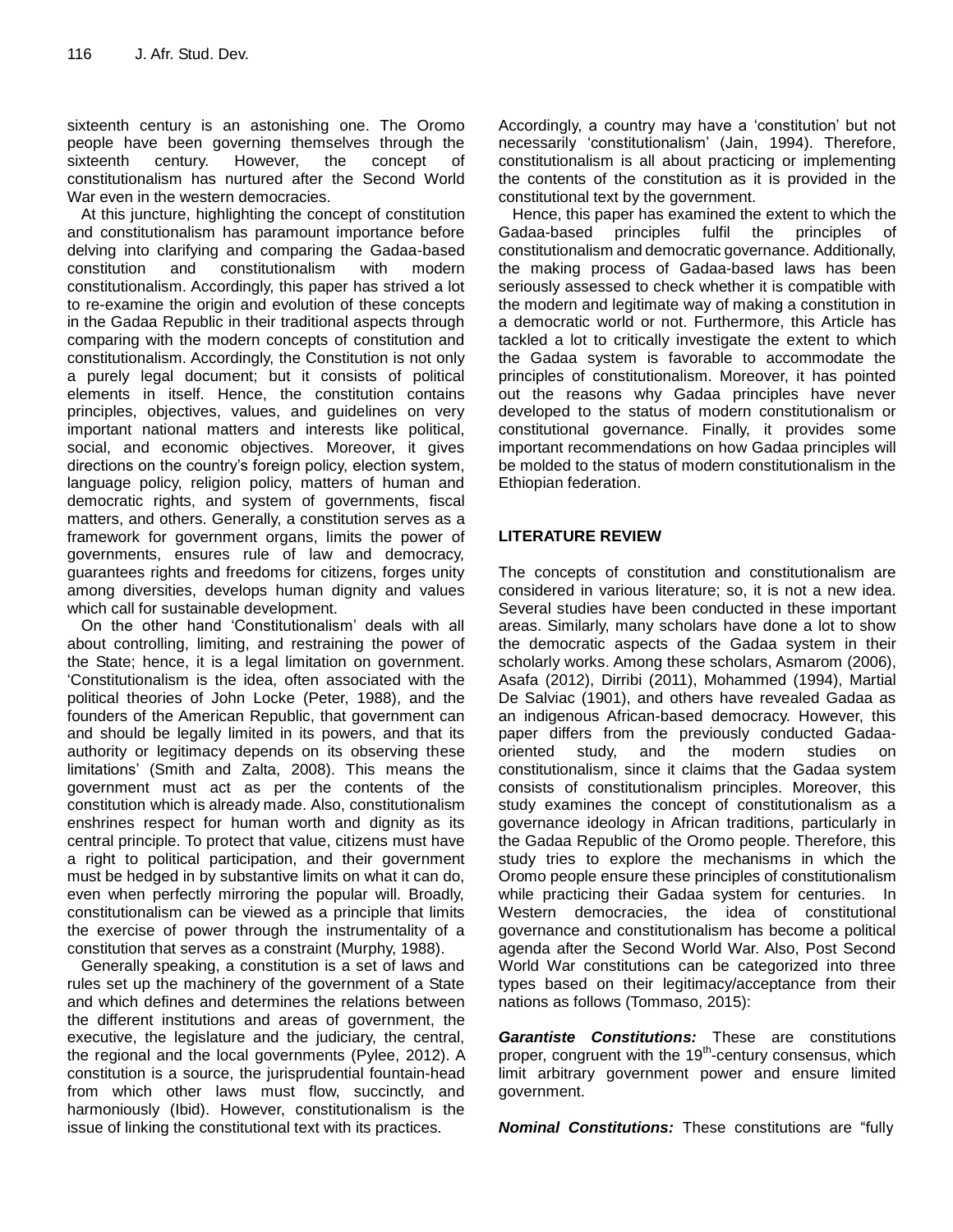applied and activated," but they perform no limiting function vis-a-vis the government because they merely formalize "the existing location of political power for the exclusive benefit of the actual power holders."

*Façade Constitutions:* These take on the appearance of a true constitution, but "what makes them untrue is that they are disregarded."

Accordingly, the concept of constitutionalism in its modern sense is linked to "*Garantiste*" constitution; whilst the other two (*Nominal* and *Façade* constitutions) have no relation with the notion of constitutionalism.

In the modern State belonging to the western legal system, the power of the government is effectively limited through the mediation of particular principles of law, traditions, and institutional mechanisms (Sajó, 1999). The model of governance in such a State is based upon the principles of State governed by law (rule of law), democracy, and human rights (European Commission for Democracy through Law (Venice Commission) Report on the Rule of Law, 2013). Traditionally, the principles of State governed by law and human rights are included in the concept of constitutionalism (Carzou, 2013). Hence, 'constitutionalism is a sufficiently complex model of State governance, demanding not only a declaration of the respective values and principles in the texts of the constitution but also their practical implementation (Ibid, 431).' Constitutionalism is also the tendency to promote the impact of Constitutional law on all law branches within the State and beyond (Ibid).

Throughout centuries, jurists and politicians believe that the evolution of constitutionalism has become an inalienable and significant heritage of Western legal traditions. Nevertheless, the notion of constitutionalism and the constitution itself has got its recognition broadly after the Second World War even in western countries. For instance, in Eastern Europe, and parts of Asia, the constitutional foundation began in 1989 when communism collapsed in the region (Ibid). At about the same time, Latin American States moved away from authoritarian forms of government, and South Africa moved away from apartheid towards constitutional democracy recently.

However, in Gadaa democracy, the tenets of constitutional governance and constitutionalism like respecting human dignity, limited duration of political power, the right to asylum, election, accountability of officials, and others started during the sixteenth century (Makoo Bilii Laws, Article 13, 41, 55). Hence, this paper claims that the origin of constitutionalism and constitutional government originated here in the horn of Africa by the Oromo people before the Westerners molded and nurtured the principles of constitutionalism and constitutional governance in its modern parlance. Several scholars concluded that Gadaa is a very complex social structure created and practiced by the Oromo people in their previously conducted researches. Among these scholars and researchers, some of their findings of the Gadaa system are reviewed hereunder. Asmarom (2006), who has studied the Gadaa system for a long period, articulates it as follows: "Gadaa is a system of generational classes that succeeded each other every eight years in assuming political, military, judicial, legislative and ritual responsibilities' (Legesse, 2006: 1). Moreover, according to him "Gadaa system is an elaborate, well-constructed system for distributing power among all the generational segments of society" (Ibid, 20). Furthermore, Legesse explains that: "Oromo democracy is one of those remarkable creations of the human mind that evolved into a full-fledged system of government" (Ibid. 50). It contains genuine African solutions for some of the problems that democracies everywhere have faced (Ibid).

According to Legesse, "Gadaa has three interrelated meanings: it is the grade during which a class of people assumes politico- ritual leadership, a period of eight years during which elected officials take power from the previous ones, and the institution of Oromo society" (Legesse, 2006). Asafa concludes in his works that "Long before democracy and social equality was the norm in Europe and North America, the design of Gadaa as a social and political institution worked to prevent exploitation and political domination in Oromo society" (Asafa, 2012:126). Consequently, under the Gadaa system, Oromo society enjoyed relative peace, stability, sustainable prosperity, and political sovereignty (Ibid).

According to Dirribi (2011:279), "The law of Gadaa of the Oromo cannot break or collapse by any means after it has been made; which means, "Tumeen Seera! Hinjigu, hin dhangala"u; seera Gadaa Oromooti." Martial De Salviac (1901:229), says that "we would not have trouble to understand that the Oromo, who do not know how to write have laws all so valuables as that of English". He precisely compares the system of the unwritten constitution [not codified constitution in a single text] of England with the Oral Gadaa System of the Oromo and concludes that both are similar. This shows the extent of Gadaa democracy though it is oral principles/unwritten.

Lambert (1990: 111) points out that the "Gadaa system was more than a merely socio-political system; it was all a shrine for Matcha's traditional view of the world and their moral values." Apart from upholding the Gadaa laws, the Gadaa set in power had to perform many rituals to ensure the country's well-being: fertility of the people and animals, good harvest (especially through the rain), and mutual peace which they considered as a condition for Waaqa's /God/sky) blessing (Ibid). Hence, according to Lambert, Gadaa comprises all the aspects of Oromo people; it was a very general study conducted by him in western Oromia more focused on religious affairs. Therefore, the uniqueness of this study is that the perception of limiting the power of government or constitutionalism has been embedded in the custom and traditions of the Oromo people as per Gadaa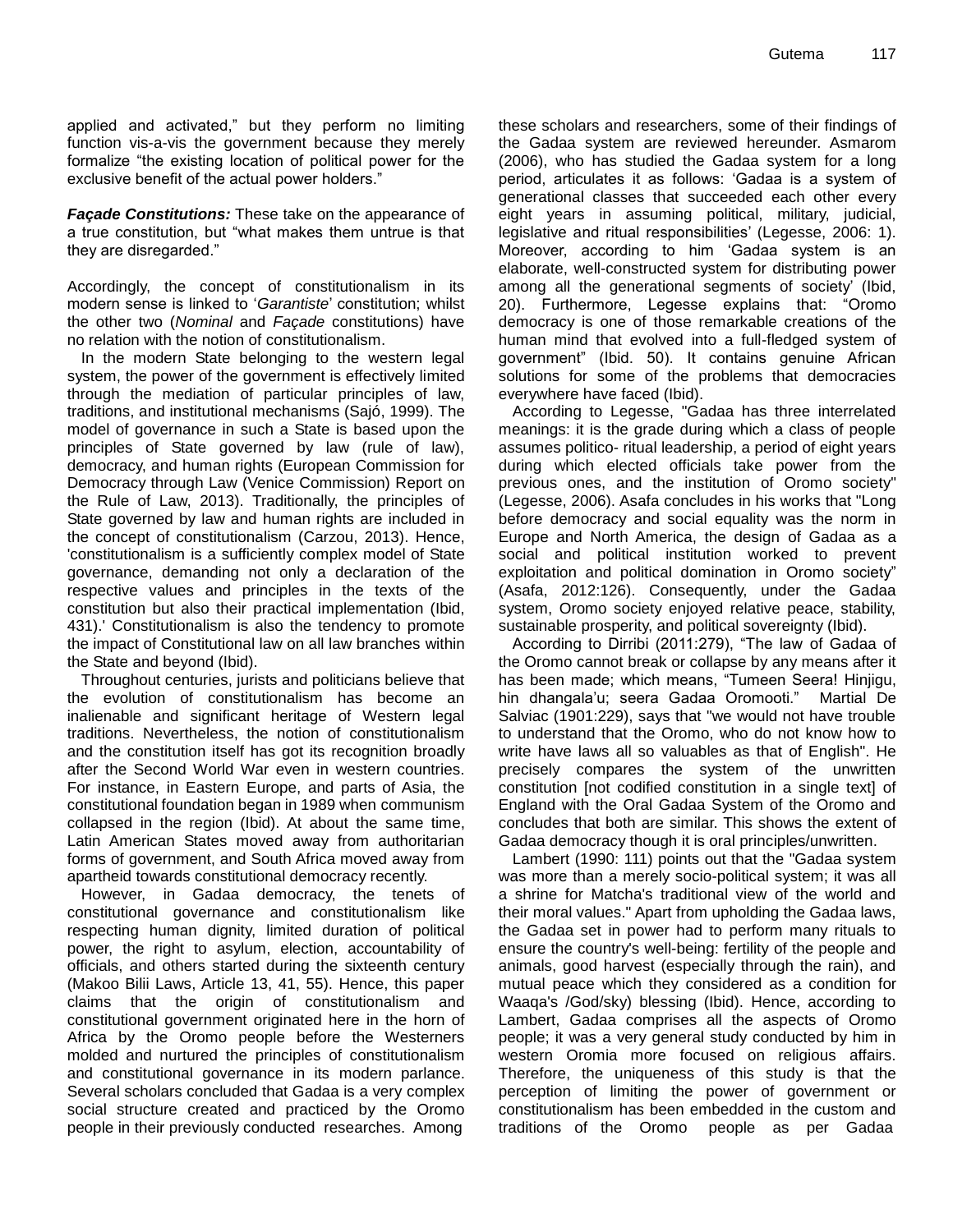constitutionalism; whereas, the modern notion of western constitutionalism ensured after disastrous wars had taken place and caused the immeasurable loss of life in human history. Accordingly, this study is different from the previously conducted researches in two ways. Firstly, it argues that the birthplace of constitutionalism and constitutional governance was here in the horn of Africa in the Oromo Gadaa Republic. Hence, the thesis that concludes the western legal system as the only source of constitutionalism and constitutional governance is today questionable or must be re-examined as this study claims. Secondly, previous studies conducted on the Gadaa system have focused on its origin, structure, its religious aspect; generally concluded that Gadaa is a traditional system that deals with all the affairs of the Oromo people including their culture, politics, religion, economy, and social affairs. But this study places emphasis on the governance aspects of the Gadaa Republic; how leaders'/government officials' powers were traditionally limited.

#### **MATERIALS AND METHODS**

This study has employed mainly a library-based with documented facts on the Gadaa system, constitutionalism, and rule of law. Additionally, it has analyzed the laws and principles in the Gadaa system; review the existing literature on the Gadaa governance system and other related sources. Accordingly, it follows explorative research; and documentary methods. Hence, this study explores how one can utilize the principles of the Gadaa system as modern constitutional principles. It re-examines the extent to which the traditional principles in the Gadaa Republic are compatible with the modern principles of constitutionalism. Additionally, it strives to explore how the Oromo people have limited the powers of their leaders in their traditional system/Gadaa Republic. To fulfil these objectives; it reviews various literature written on the Gadaa system, principles of constitutional governance, and constitutionalism.

For this reason, its methodology is a qualitative one. Hence, various related literature, written or previously conducted studies on the Gadaa system, as well as, on constitutionalism and constitutional governance has critically been analyzed. Moreover, the principles of the Gadaa system have been compared with the modern principles of constitutionalism to show the prevailing and possible challenges and opportunities to develop the Gadaa constitutionalism in Ethiopia in particular, and in Africa in general.

#### **RESULTS AND DISCUSSION**

Hereinabove, the concept of constitution and constitutionalism in its modern sense is already elaborated. Accordingly, one can deduce that constitution is a text/document which is just written at one time, like the USA Constitution, or evolved through time in case it is an unwritten one, like UK Constitution. Truly speaking, constitutionalism is not simply a text or a document; however, it is a culture that develops/evolves through a long period. So, the culture of making or enacting a constitution is an event or component of constitutionalism. Thus, striving for codifying the constitution, State structure and its power in a certain text itself legitimately indicate one sense of constitutionalism.

Accordingly, the elements of modern constitutionalism have been analyzed and compared with the traditional tenets of the classical Gadaa system. This discussion puts its emphasis on the philosophy of state/government formation, the making process of basic laws, and other vital principles related to constitutionalism. Consequently, this study would like to re-examine and discuss this part in dividing into five sections; namely, State formation, Basic Laws/Constitution-Making Process, Contents of the Basic Laws, and Practices/Implementation of the Basic Laws, as well as, the challenges of Gadaa system in general sections to assess the extent of Constitutionalism and legitimate governance in the Oromo Gadaa Republic.

## **Theory of formation of state/polity**

In political history, polities may be formed in three different manners (Elazar, 1985). The first one is the hierarchical model. In this form of the government system, everything is imposed from above, including the constitution itself (Ibid). The subjects/citizens' interest in all aspects are not considered; hence, the ruler made all their laws to suppress the nation for their interest. For instance, States formed through conquest, dictatorship, and Monarchical government are categorized under this model.

The second form of polities' formation is through evolution in an organic model (Ibid). Hence, some States were evolved organically out of more limited forms of human organization and which over time concretize power centers that govern their peripheries (Ibid). Polities founded and organized on the organic model seemingly grow naturally, and as they develop, the more powerful or otherwise talented leaders form a political elite at the polity's center that rules over the vast majority in the polity, who are relegated to the peripheries (Ibid). The constitutions of the organically created States are enacted through evolution from the traditional body of accepted rules and customary practices (Ibid). The apotheosis of this model is Westminster-style parliamentarianism with the parliament sovereign (Ibid).

Furthermore, some States are founded by design through covenant or compute in which power is shared through a matrix of centers formed by the government of the whole, based on federal principles (Ibid). The covenantal model is different from the above ways of State formation. Since, under the covenantal model of polities formation, at least two States, one is the federal State and the other is the regional State must bargain between themselves on all political, social, and economic aspects of the nation's living in that polity (George, 2008). This covenantal model of State formation is all about the federation or federal way of organizing a polity in a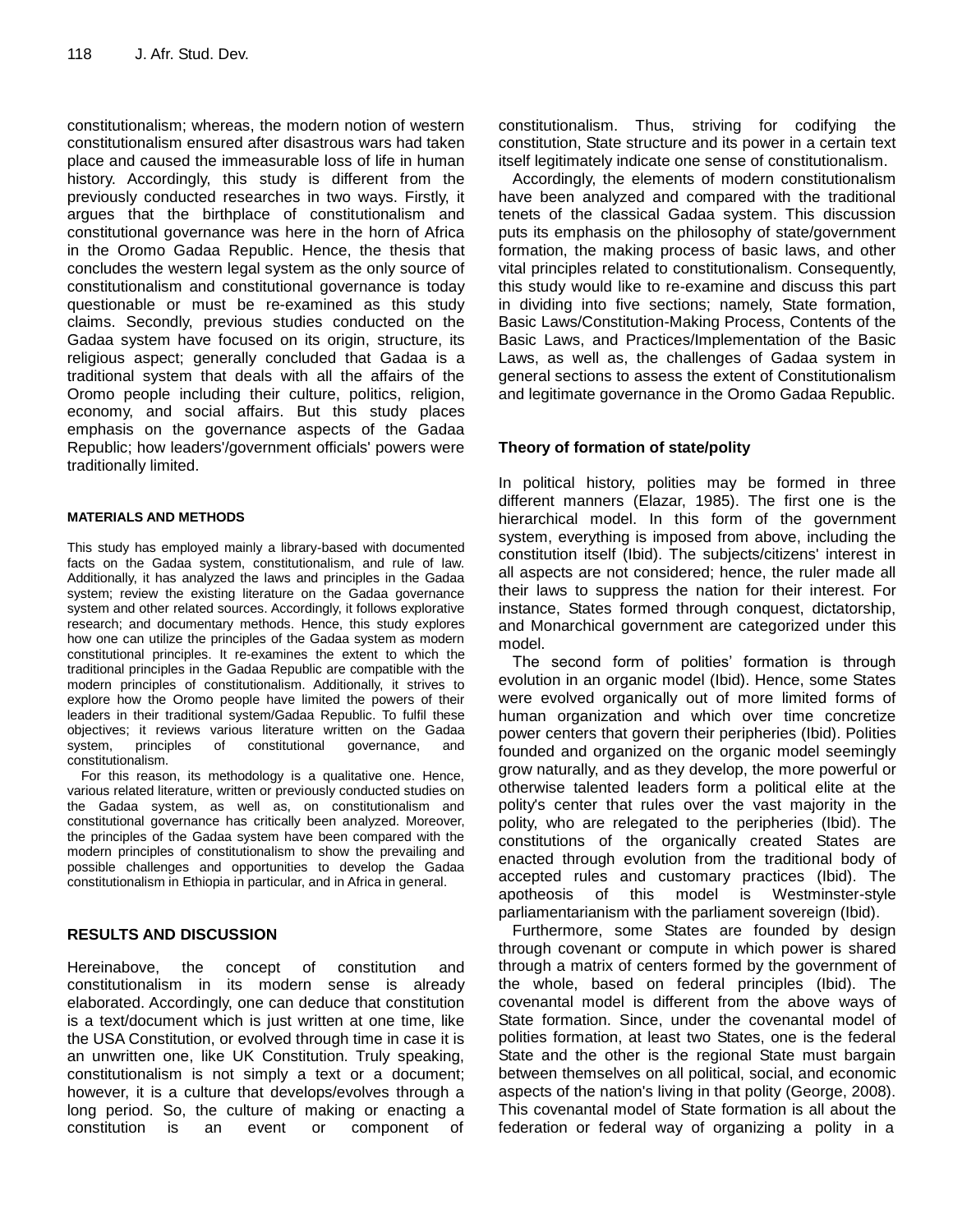certain country. Hence, federations are originated from particular bargains on various issues related to political and socio-economic aspects of the public at large, which struck at a particular time and designed to serve for generations (Assefa, 2006). In these bargaining between the federal and sub-units on some issues, a written and supreme constitution necessitates mandatorily (Ibid).

From these three political theories of polities formation discussed herein above, the Oromo Gadaa Republic shares the characteristics of the second (Organic Model) and mainly the third (Covenantal Model). Similarly in the Gadaa Republic of the Oromo, each clan or pair of clans of Oromo possessed religious and political centers (Odaa) where assemblies take place for religious or political purposes. However, even though each clan possesses Odaa of their own, all of them have the blessing of the 'Abba Mudaa' (Ritual and cultural leader) at one center altogether. Accordingly, there was one Abba Mudaa at one center at a time to bless all the Oromo clans' rules in different regions who were autonomously administered themselves with the binding general Gadaa system. Hence, the Oromo have had Abba Mudaa which unifies them and they have been administering themselves autonomously in other aspects. Thus, the researcher strongly claims that there are the concepts of shared rules and self-rule in the Gadaa system like in the modern covenantal Constitutions of federations.

Consequently, the process of State/polity formation in the Gadaa Republic was very democratic. In the Gadaa oriented governance system, the Oromo people have governed themselves through democratically and directly elected Abba Gadaas [Gadaa Fathers]. Hence, no monarchical, and no dictatorial governance system in the Gadaa system; since the Gadaa rules prohibit such acts. Thus, the principle of constitutionalism is well respected in the formation of government in the Gadaa Republic.

#### **Law-Making Process: In Modern Governments Vs. in the Gadaa Republic of the Oromo**

Making Basic Laws/constitution is the most important event in the political life of a country. A constitutional moment is a revolutionary event (Regassa, 2010). It is a moment of constitutional festivity and it is a moment of negotiating national identity too (Ibid). Unfortunately, very few nations are blessed with constitutional moments even in the modern government system. In the making process, the makers of a constitution are confronted with various, complicated, and competing interests from different groups. For the defeated party, it is a moment of frustration, desperate, criticism, conflict, extremist, etc. Hence, making a constitution is verily a difficult task. If the making process of a constitution is inclusive, broadbased, and participatory, it makes that constitution more legitimate. Not only restricted to the making process but also the legitimacy of a constitution can be evaluated by

its content and practical application in the post-making process.

Accordingly, the making process of any constitution may be categorized as either democratic or not in modern republics. Hence, many scholars categorized constitutional making into two basic approaches; namely, the traditional and the new approaches (Tesfatsion, 2008). According to the traditional approach, a constitution is an act of completion. It is perceived as a contract, negotiated by appropriate representatives, concluded, signed, and observed (Viven, 2003). The issues are deemed settled with presumed finality and conclusiveness (Ibid). The new constitutionalism approach on the other hand is an approach centering on participatory constitutional making or conversational constitutionalism (Paul, 2006). It is perceived as a continuing conversation between the elites of a given society and the population (Louis, 2007). It is carried on by all the stakeholders and is open to new entrants and issues (Ibid). It aims to fashion and provide a workable formula that will be sustainable rather than assuredly stable. (Ibid) This approach (new constitutionalism) is more sensible especially considering the essential nature or function of the constitution (Ibid). Therefore, various principles of the legitimate way of making a Basic Laws or Constitution for a certain state includes the following, as per the modern principles of constitutionalism.

**The principles of inclusivity:** This means that the participation of all the people or the groups in which they are represented should be ensured. The people should take part in the process and influence the contents of the constitution (Tesfatsion, 2008). If we read Article 25 of the International Covenant on Civil and Political Rights [ICCPR], it provides that "every citizen shall have the right and the opportunity", among others, "to take part in the conduct of public affairs, directly or through freely chosen representatives".

**Political parties: "**The role of political parties depends on the history of the country or polity concerned. The phrase "political parties" here refers to organizations whether labeled parties or not established for political purposes including that of contesting for or sharing state power. Hence, "Fronts" are parties. The history of South Africa was such that the role of political parties in the constitution-making process was considerable" (Ibid).

**The principle of openness/transparency:** This means that the process is such that it is possible and open for the public to make their inputs. No impediments are blocking them from being heard and making their contributions. This is of crucial importance for legitimacy: It is when the people feel that they could make their contributions that they would consider the final document as legitimate, in fact as their own (Ibid). Since any basic law or constitution can be neither value-neutral nor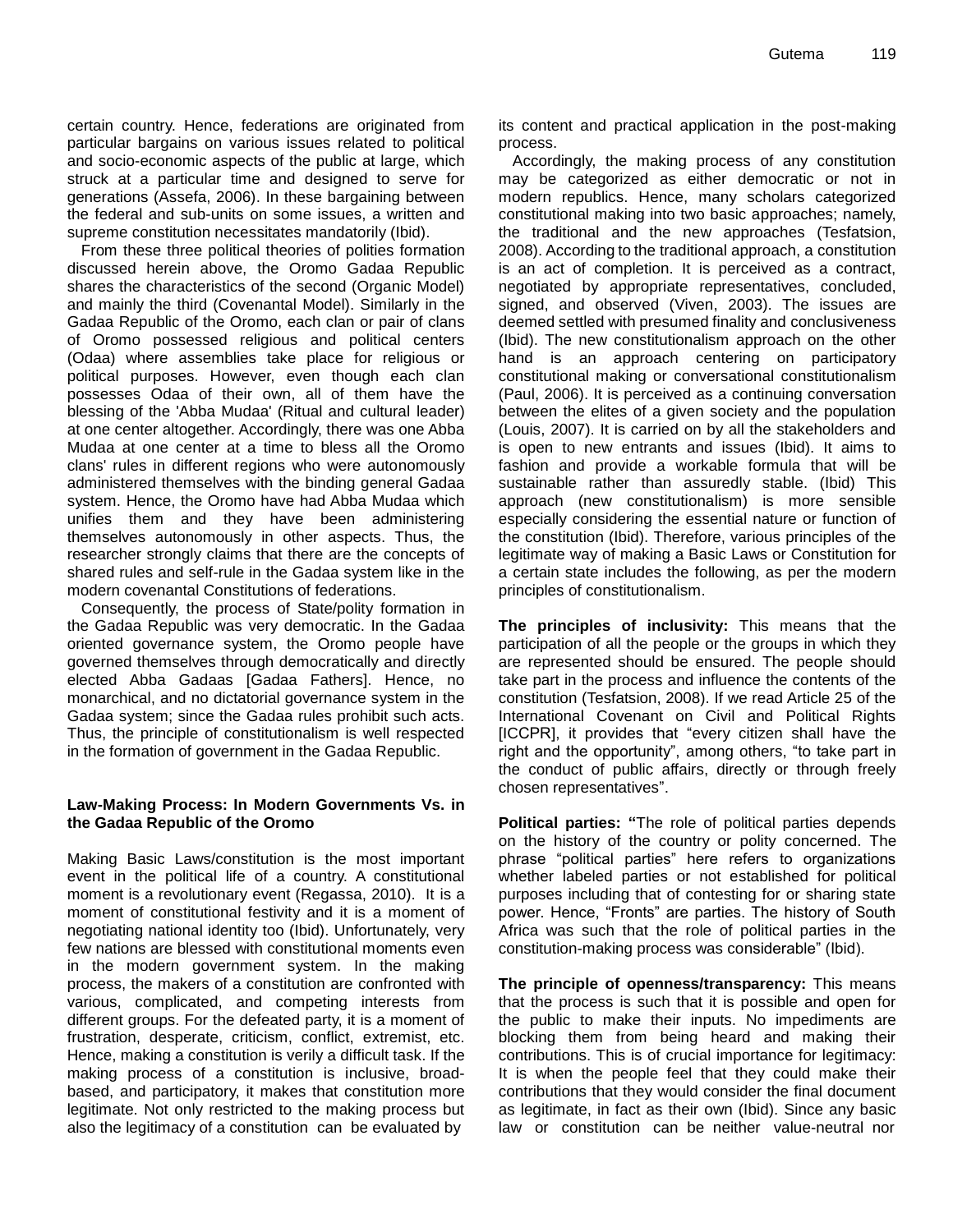agenda-free; its making process must be all-inclusive, participatory/give chances for all, and transparent or open to all interested parties and the public at large. This may determine its legitimacy or recognition in front of its nation.

Consequently, when compared with these constitutional and legitimate ways of making basic laws in modern Republics, the making process of important and basic principles in the Gadaa Republic was unbelievable. Accordingly, the making process of basic laws/ constitution in the Gadaa Republic has seriously fulfilled all the modern principles of a legitimate way of making the constitution discussed herein above.

In their culture, the Oromo people believe that law is not something sent from God to be kept forever; but it is something that is made and if necessary, changed, based on the need of the people (Dirribi, 2011:196). The concept that says the law is there naturally and it cannot be changed is not as such known among the Oromo (Ibid). Even the Oromo believe that the law should be made by considering the situation and per human needs (Ibid). On this issue, Asmarom (2006) states:

*One of the most interesting aspects of the Oromo tradition is that laws are treated as a product of human deliberation, not a gift of God or heroic ancestors. There is little in Oromo thought that suggests that laws are natural and, therefore, immutable. There is even less evidence that suggests that the laws are supernatural and, therefore, beyond discussion. On the contrary, they say that all their laws were created by men and can thus be changed by men"*

Accordingly, the Oromo people are well-known for making laws by themselves and executing it (Dirribi, 2011). It is said that the Gadaa laws of Booranaa people were made by Gadaa under the leadership of Gadaawoo Galgaloo; the Gadaa laws of Tuulamaa were made by the Gadaa under the leadership of Caangaree Korboo (Ibid). The Gadaa under the leadership of Makoo Bilii made the Gadaa Laws of Maccaa (Ibid). The Oromo people give great respect to laws. The Oromo believe that law is more valuable than one's child, which means the Oromo people sacrifice their children for the observance of rule of law (Ibid).

Furthermore, the Oromo makes laws in a way that satisfies at least the majority of the people. In the lawmaking process, the Hayyuus, Abbaa Gadaas, the Raagaas, and Ayyaantuus and the people at large participate. (Dirribi, 2011) The Oromo employ the peaceful process of discussion in legislating laws (Ibid). The legislation will become law only if it is declared and accepted by the people (Ibid). According to the Gadaa laws, anybody can oppose the draft-law by saying "damman qabe; korman qabe;fardaan qabe; tuni tuni sirri miti"; and this means that this law is not correct (Ibid).

Moreover, in the legislation of laws, no one would be

silenced, but they are expected to talk based on the seniority of age (Ibid). When the people discuss and accept the laws made through such procedures, the Abbaa Gadaa slaughter a bull and touch that blood with his bokkuu and says, "Tumeen Seera! Hinjigu, hin dhangala"u; seera Gadaa Oromooti." (Ibid); which means the law has been made; it does not collapse; it does not break; it is the law of Gadaa of the Oromo. From this moment onwards, these laws will rule the country (Yilma, 1959). For the Oromo, no position of superiority puts a man beyond control or criticism from his fellows (Donald, 1974: 140). The Oromo people believe that "it is we who are judges, it is we who make the law, and it is we, the people, who obey it and the Gumii will disagree with anybody that breaks the law" (Dirribi, 2011: 320).

*In the words of De Salviac: The Abba Bokku announces Serri bu'e! Laws have fallen. The people object saying, "The law, the law, we want the law! The Abba Bokku then announces Seeri ba'e! The laws have risen again (*Asmarom, Cited in Dirribi, 2011: 209).

This cultural tradition indicates that the people view the laws as being their own, not something imposed on them by a superior force such as God or an elite class, or a group of learned men. Therefore, the law-making process is all-inclusive, participatory, gives chances to contest and enough transparency, even far well than the modern constitutional way of legislation. When compared with the constitutional way of legislating laws in the modern era, the Gadaa brand of law-making is truly legitimate and fulfils all the criteria of enacting laws in the world of constitutionalism. Consequently, it is possible to conclude that, in the Gadaa Republic, the process of making basic laws for the nation is in line with the principles of constitutionalism, and consistent with modern western democratic processes.

#### **Contents of the basic laws**

#### *The philosophy of human rights: In the Gadaa Republic versus Modern Governance*

The principle of Human Rights are recognized and broadly incorporated under International Human Rights Instruments and National Constitutions after the Second World War. As per modern democratic Constitutions, Human rights and freedoms, emanating from the nature of mankind are inviolable and inalienable (*FDRE Constitution*, Article 10). The same promises have been incorporated and adopted in various International Human Rights treaties and declarations like the Universal Declaration of Human Rights [UDHR], the International Covenant on Civil and Political Rights [ICCPR], the International Covenant on Economic, Social and Cultural Rights [ICESCR], and others to avert gross human right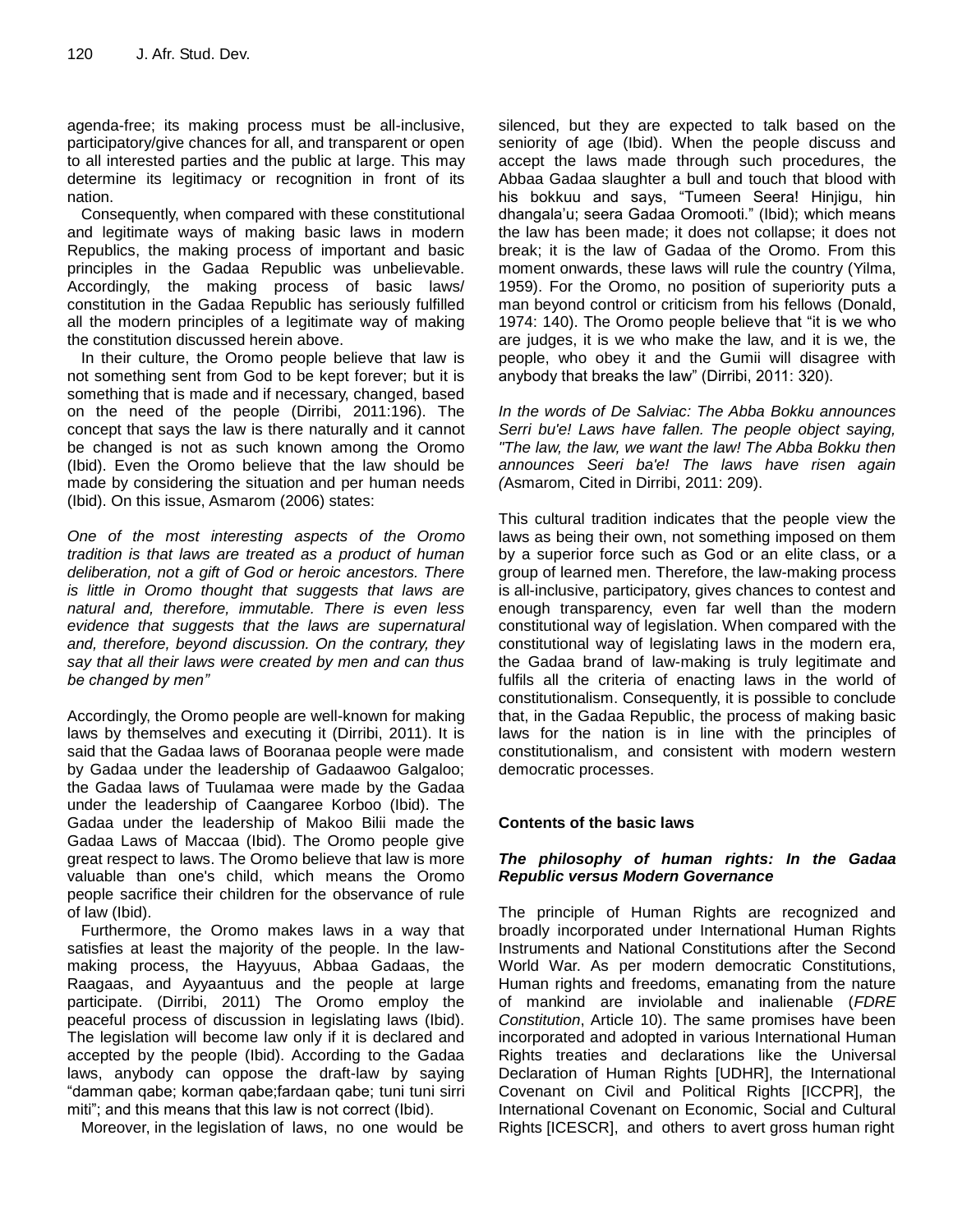violations throughout the world.

These human rights and fundamental freedoms are, therefore, not given by the State or authorities, but preexist their legal recognition by the State or the authorities. Because of the universal nature of human beings, Human Rights are endowed with certain universal rights which are natural, inalienable, and inviolable. Consequently, these human rights include the right to life, the prohibition against inhuman treatment, freedom of movement, the right to be free from torture, the right to food, shelter, and clothing, the right to equality, the right to have health and clean environment, and others (FDRE Constitution, Chapter Three); UDHR, ICCPR, ICESCR).

The Oromo philosophy, according to the Gadaa Republic gives a very high place for fulfillment, protection, and respect for Human Rights in a very significant manner. Accordingly, the Gadaa system is a well-crafted and nurtured traditional system of governance that protects human rights, ensures democratic governance, rule of law, and constitutionalism. Long before the invention of all these concepts of human rights and democratic governance, and earlier than their incorporation in the well-known Human Rights Declarations and Covenants such as UDHR, ICCPR, ICESCR, CRC, and others, in human history; the Gadaa system recognizes, enforces, and fulfils all these concepts of human rights and constitutionalism.

Very surprisingly, in the  $16<sup>th</sup>$  century, when human beings were hunted, made a slave, and sold like properties, the Oromo people were committed to the protection of human rights (Makoo Bilii Laws, Article 13, 41, 55). According to various evidences, Makoo Bilii laws which are parts of the Gadaa system of the Maccaa Oromo were enacted in 1580s (Dirribi, 2011). These laws protect females, children, refugees, and ensure equal protection and equal subjection of laws, adoption, accountability, and transparency of the highest authorities (Dirribi, 2011).

Moreover, among the Oromo people, not only human rights, but the rights of dogs are legally respected. That is why the Borana people say, "Seerri muummee seera saree"; and the Tulama also says, "Huuru dheeroo akka seeri, huuru gabaabo akka seeri." They mean dogs and cats. Having a dog is not compulsory but if you have it, feeding it is obligatory (Ibid.). Asmarom (2006) also argues that:

*Galma Liban said that the law does not the only disciple the highest, it also protects the lowest. By way of illustration, he suggested that the dog is one of the lowest creatures in Borana: nevertheless, some laws protect him from harm. Borana says that "Seerri muummee seersaree"* (P.201).

Furthermore, Balambaras Jabessa Ejjeta (who was born in 1909 in Horroo-Guduruu) had written the following human rights protection in Oromo:

*The Oromo is considered an already born child as a human being; all human beings have humanitarian dignity; A child of a nation is just like one's own; and the problem of the wife is the problem of the husband, any cattle have dignity* (Dirribi, 2011: 279).

As a result, the Oromo people have created and been utilizing this Gadaa system which respects and exercises human rights not only for mankind but also for animals. Thus, it is possible to claim that Gadaa respects and enforces the principles of the sanctity of human rights even better than the modern written and codified constitution of western democracies, and thereby ensures constitutionalism in the modern sense. Some principles are discussed here-under.

#### *The principles of sovereignty of the people*

The concept of sovereignty in Political Science has many definitions; however, usually, sovereignty is defined in one of these two ways (Merriam, 1900). The first definition applies to supreme public power, which has the right and, in theory, the capacity to impose its authority in the last instance, and the second definition refers to the holder of legitimate power, who is recognized to have authority (Ibid.) When national sovereignty is discussed, the first definition applies, and it refers in particular to independence, understood as the freedom of a collective entity to act (Ibid.) When popular sovereignty is discussed, the second definition applies, and sovereignty is associated with power and legitimacy (Ibid). Therefore, the sovereignty of the people means "all the sovereign power vests in the hand of the people and their sovereign power is expressed in the Basic laws / Constitution" (e.g. see FDRE Constitution, Article 8(1, 2)). Their sovereignty shall be expressed through their representatives elected following this Constitution and through their direct democratic participation (Ibid, Article 8(3)).

In the same vein, the Oromo Gadaa system consists of smart principles that guarantee the principle of sovereignty of the people. The Oromo believe or have had a premise which claims that the law stands above all men.

According to Asmerom, as explained herein above, "one of the most interesting aspects of Oromo tradition is that, "laws are treated as a product of human deliberation, not a gift of God or heroic ancestors*".* The Oromo say that all their laws were created by men and can thus be changed by men" (Asmarom, 2006). So, the makers (legislative assembly) or the representatives of the people at large are sovereign to make and unmake the laws on behalf of the people. Again Dirribi (2011) writes the following which points out precisely the sovereignty of the people:

In Oromo democratic culture, the supreme power is not in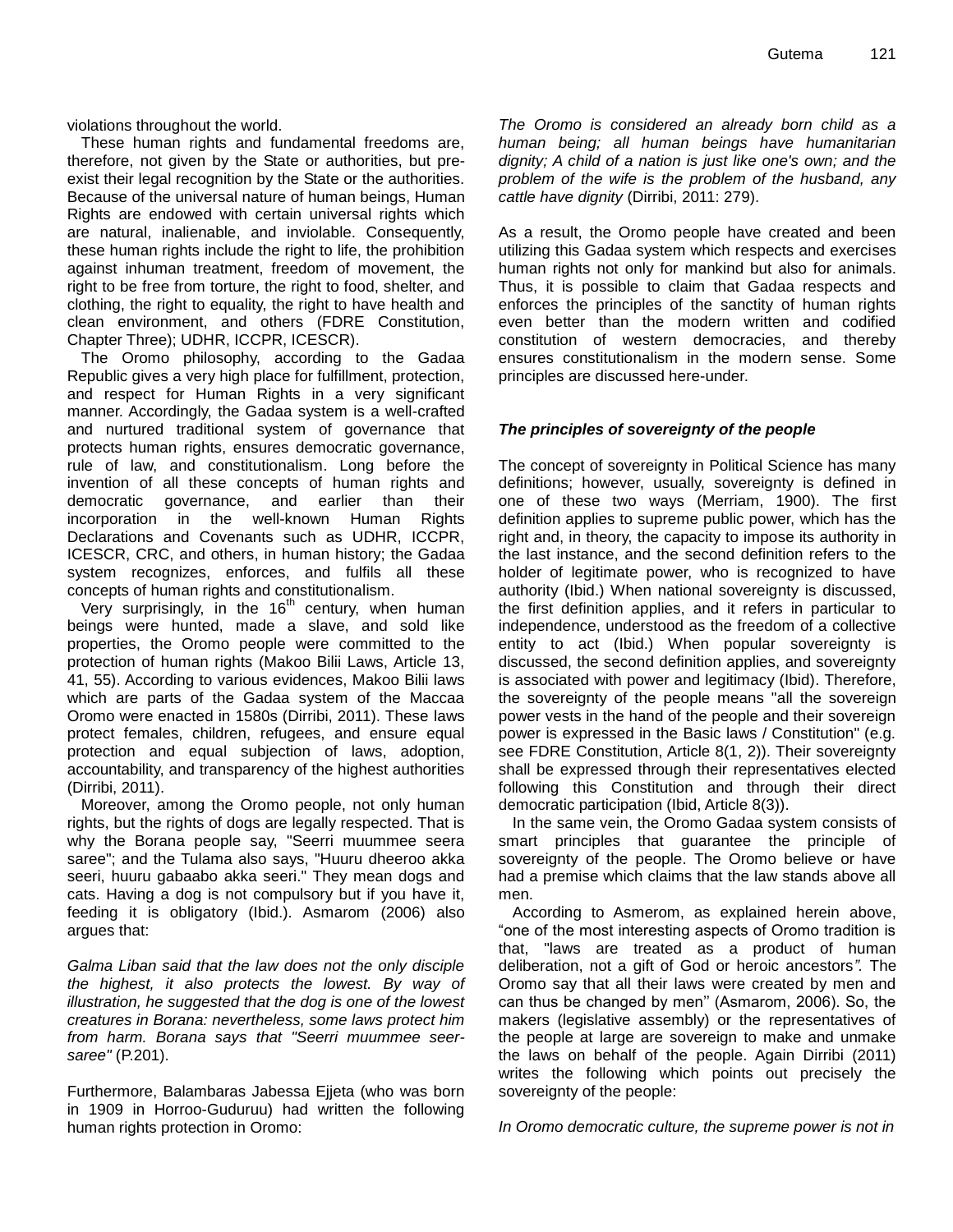*the hands of those well-respected individuals (elders) knowing law making. It is also not in the hands of electoral committees, the 'Ayyaantuus', who get power through inheritance. The ultimate power holder is again not in the hand of "Abba Duulaa" who gives military leadership for the armies; or those who are in the stage of kuusaa (qondaalaa) and gives military service in an organized way. All these have nothing to do with the ultimate power. The Abba Gadaa who are administering the country have no such authority. However, the supreme authority belongs to the people's Gumii (Assembly) the representatives of the people."* (Dirribi, 2011: 321)

Thus, the sovereign power is vested in the hands of the people, and the people are also considered as sovereign in the Gadaa system of the Oromo, similar to modern constitutions. Additionally, the supremacy of a constitution/basic law is also recognized in the Gadaa system, as analyzed here-under.

## *The supremacy of the constitution/basic laws*

The supremacy principle shows that the decisions of the people which are expressed and embodied in the basic laws are immutable and cannot be violated by any force, law, or body. No actions of bodies of representative democracy (the legislature, the executive, the judiciary, and their officials) may override the decisions of all the people as inscribed in the constitution. According to the supremacy principle, the Constitution is the supreme law of the land; any law, customary practice, or a decision of an organ of State or a public official which contravenes this Constitution shall be of no effect (FDRE Constitution, Article 9). The Supremacy principle in the Gadaa Republic is more genuine than the modern Constitution in guaranteeing the supremacy of Constitution / Core Gadaa Principles. The premise that laws stand above all men is the foundation of Oromo's Gadaa administration laws (Dirribi, 2011).

Consequently, the Oromo people have recognized the principle of supremacy of basic laws in their Gadaa Republic. Thus, this is one key element of constitutionalism in the modern context. Furthermore, the principles of transparency and accountability are also recognized in the Oromo Gadaa system, as assessed here-under.

## *Accountability and transparency of Government Officials/leaders*

As per the Gadaa Republic, all are answerable to the law. The Oromo people are accustomed to govern by the law made by the people (Ibid). Concerning this practice, Asmarom (2006: 200) writes the following: *"*The Abba

Gadaa himself is subjected to the same punishment as all other Borana if he violates laws, same laws, and same punishments. That is the evidence that shows us that law is above everybody including the Abba Gadaa.*"* 

According to modern constitutional governance, the conduct of affairs of government shall be transparent; as well, any public official or elected representative is accountable for any failure in official duties (FDRE Constitution, Article 12). This accountability of public officials is both political and legal. Transparency for instance has to be measured against clear standards and requirements to be placed in detailed legislation; and similarly, accountability may be ensured by putting in place clear duties and responsibilities for the appointed and elected officials in various laws that pertain to their areas of operation, and by penal legislation in case of violations (Getachew, 2012). Both the elected and appointed government officials cannot escape from responsibility under democratic leadership. This responsibility is both legal and political. If the representatives of the people do not fulfil their duty in favor of the people of the constituency who elect them, they will punish them with their cards upon election; so the right to elect is one guarantee to ensure accountability. In addition to this, any government officials are subjected to legal punishment and court trial according to the law if they commit a crime.

Verily, the Gadaa system embodied the principles of transparency and accountability excellently. The major principles in Gadaa Laws are not only protecting the rights of the weak but also controlling and limiting the highest authorities (Dirribi, 2011). According to the law of accountability of the Gadaa system, any authority that goes beyond his legitimate power shall be accused. Moreover, the concepts of privilege and veto power of the western democracies are not recognized in the Oromo Gadaa Republic as well.

In Oromo, all are answerable to the laws. Even though Abba Gadaa cannot be assassinated, he can be removed from his office if he abuses his power according to Borana Oromo. Hence, after dismissal from power, now he can be punished just like other individuals; therefore, the only privilege of Abba Gadaa is that he is immune to capital punishment. (Ibid) Under the Gadaa Republic, the General Assembly serves this purpose (assessing the performance of leaders' in the first half of the term office); it may endorse the presidents' continuation or uproot a leader before completion of his term (Sima, 2015: 22). Unlike the presidents and premiers across sub-Saharan African countries, who hang onto power for an unlimited period, the single term office principle under the Gadaa leadership reveals an incredible value of democracy. All this evidence of accountability shows how the Gadaa Republic ensures the principles of limited government (Constitutionalism) in the darken ages, during the sixteenth century where slavery was rampant here and there in Africa and other parts of the world. Even today,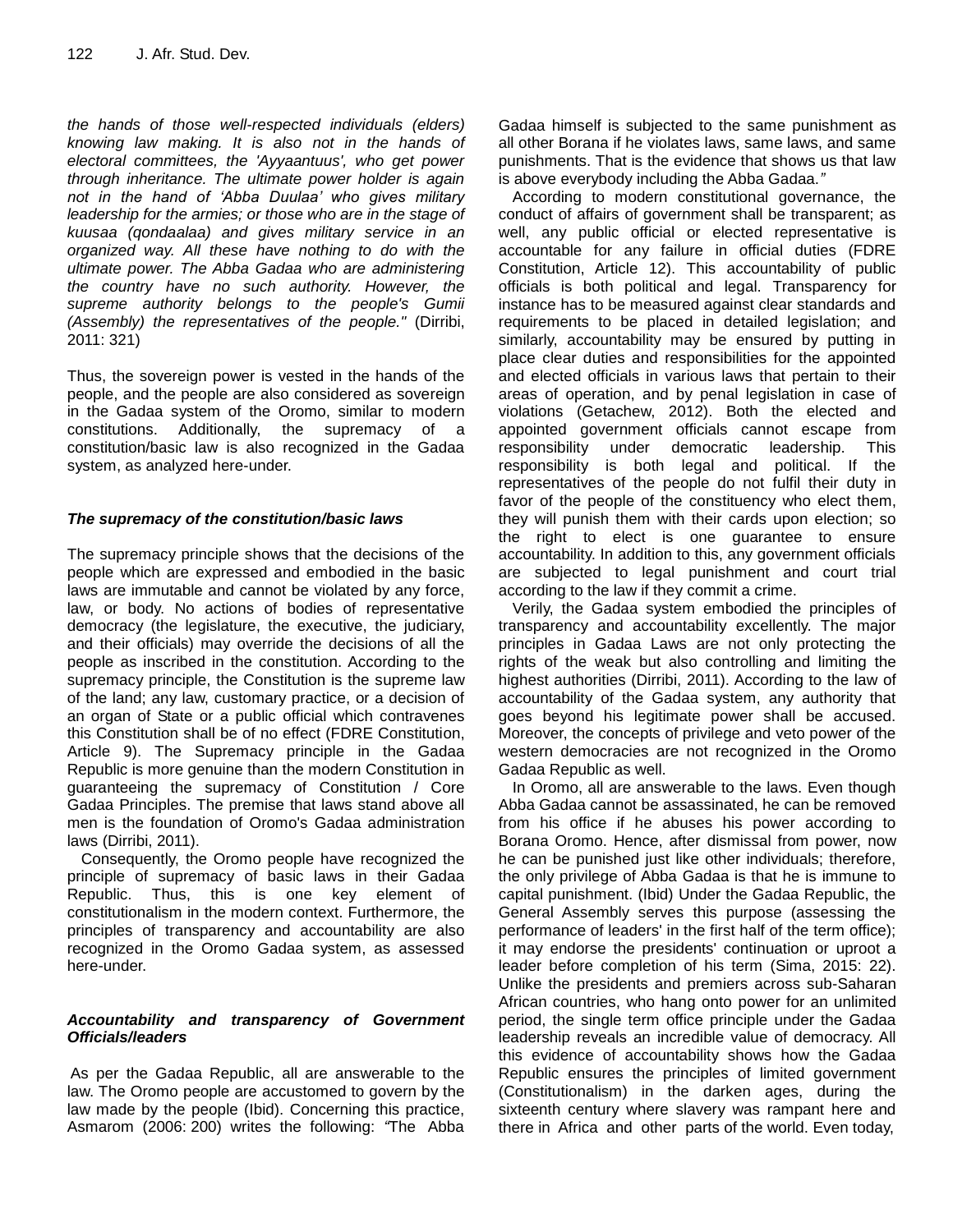the Constitutions of most States do not put a limitation on the term of office of the top executive like Prime Ministers and Presidents. For instance, the 1995 FDRE Constitution of Ethiopia does not specify how many times a Prime Minister can be re-elected is not precisely specified; whilst in the Gadaa system, no one can be reelected as Abba Gadaa for the second time under any condition. Moreover, the principle of Separation of power is also recognized in the Gadaa Republic as analyzed here-under.

#### *The principle of separation of powers*

In a modern democratic constitution, especially in the federation, power may be separated horizontally between the federal and regional States. This is a vertical division of power between the federal and State in a federation that is named as a division of power. Whereas the division or sharing of power among the three wings of governments (Legislature, Executive, and Judiciary) is considered as separation of powers, the main objective behind the principles of separation and division of powers is to protect the people against capricious tyrannical and whimsical powers of the State (Tej, 1996:2). For instance, the Federal Democratic Republic of Ethiopia comprises the Federal Government and the State members (FDRE Constitution, Article 50(1)). The Federal Government and the States shall have legislative, executive, and judicial powers (Ibid, Article 50(2)).

The Gadaa Republic also recognizes the principles of separation of powers. The Gadaa is entitled to powers to govern the country and defend it from enemies (Dirribi, 2011). For instance, the Kuusaa (qondaalaa) has the rights and responsibilities of attacking the enemy upon request (Ibid). The Gumii (Assembly) has the powers of changing laws, advising and guiding the Gadaa, or uprooting and making other elections (Ibid) The Ayyaantuus (Abba Mudaa) also has the powers to decide Election Day, to bless the authorities like the ya"aas, jiila, Gumii, and Abba Gadaas. (Ibid) All groups work in cooperation and they do not have the super-ordinate and subordinate powers complexities (Ibid.).

However, unlike the division of powers between the federal and the States, the Gadaa System of the division of powers follows generation and age-group-based power division (Sima, 2015). It is the type of division of powers in which every citizen involves actively in the political and legal affairs of his / her country (Ibid). Hence, the Gadaa Republic ensures the separation and division of powers even far better than modern democratic constitutions. Since the division of powers is across generations, it has great value in creating an egalitarian society. It is an allinclusive political system in which all age-groups shoulder responsibilities. On the other hand, the extent to which these contents of basic laws in the Gadaa Republic are evaluated in the following manner:

#### **Practicing/implementing the content of this basic laws/constitution**

The constitution will become a big bull without a horn if not practiced or implemented. Accordingly, if a constitution is practiced and enforced by the government in its day-to-day decision-making processes and actions, at the same time, if the public at large believe that the guaranteed constitutional rights in the constitutional text are enforced without violation by the government or by any other organs, we can say that there is constitutionalism under such system. If what is written in the constitution is respected, we call such a constitution as '*Grantiste* constitution". However, if what is written in the text is not enforced or is violated by the government itself, there is no constitutionalism under such a system; the public at large cannot accept such a constitution as well. We call such a constitution '*Nominal* or *Faced* Constitution', i.e. a constitution in the name; which is the sign of undemocratic governance or dictatorship.

Hence, legitimacy and entrenchment of constitutionalism can be the most important factors to enhance the quality of constitutional practices. Accordingly, the above constitutional principles must be seriously considered to have sound constitutional practices. If the core principles discussed above are appropriately implemented, that constitution / basic laws get recognition and acceptance from the public at large. Therefore, the legitimacy of a constitution is rooted in the moral, legal, and sociological foundation (Richard, 2005). As Belgin argues, "the legitimacy of a constitution requires a genuine social acceptance, where the relevant public reveres and honors both political intention and expression behind the constitution and legal forms and foundational institutions instituted by the constitution (Belgin, 2007). Consequently, constitutional legitimacy is ensured if the contents are continuously applied both by the government and the concerned organ/people with at most commitment in all aspects.

In the Gadaa Republic, the commitment to implement or practice the basic principles of the Gadaa system is very high. All persons, including Abba Gadaa himself, are subject to law, and all laws are only enacted as per the interest of all the people. All basic Gadaa principles are considered as a covenant among the Oromo people since all are evolved from their values, custom, traditions, and beliefs in a long period.

A critical study of the Gadaa system reveals that it fulfils the three main elements, 'consenting, promising and agreeing', of a covenantal Constitution of the modern democratic federation like USA, Germany, India, Canada, and others, because, all the Oromo people give their consent to enact, to implement and to enforce Gadaa principles, and exercise the practices of selfadministration for thousands of years. They (each clan) have agreed to administer themselves autonomously and also agreed to have some common center and rules that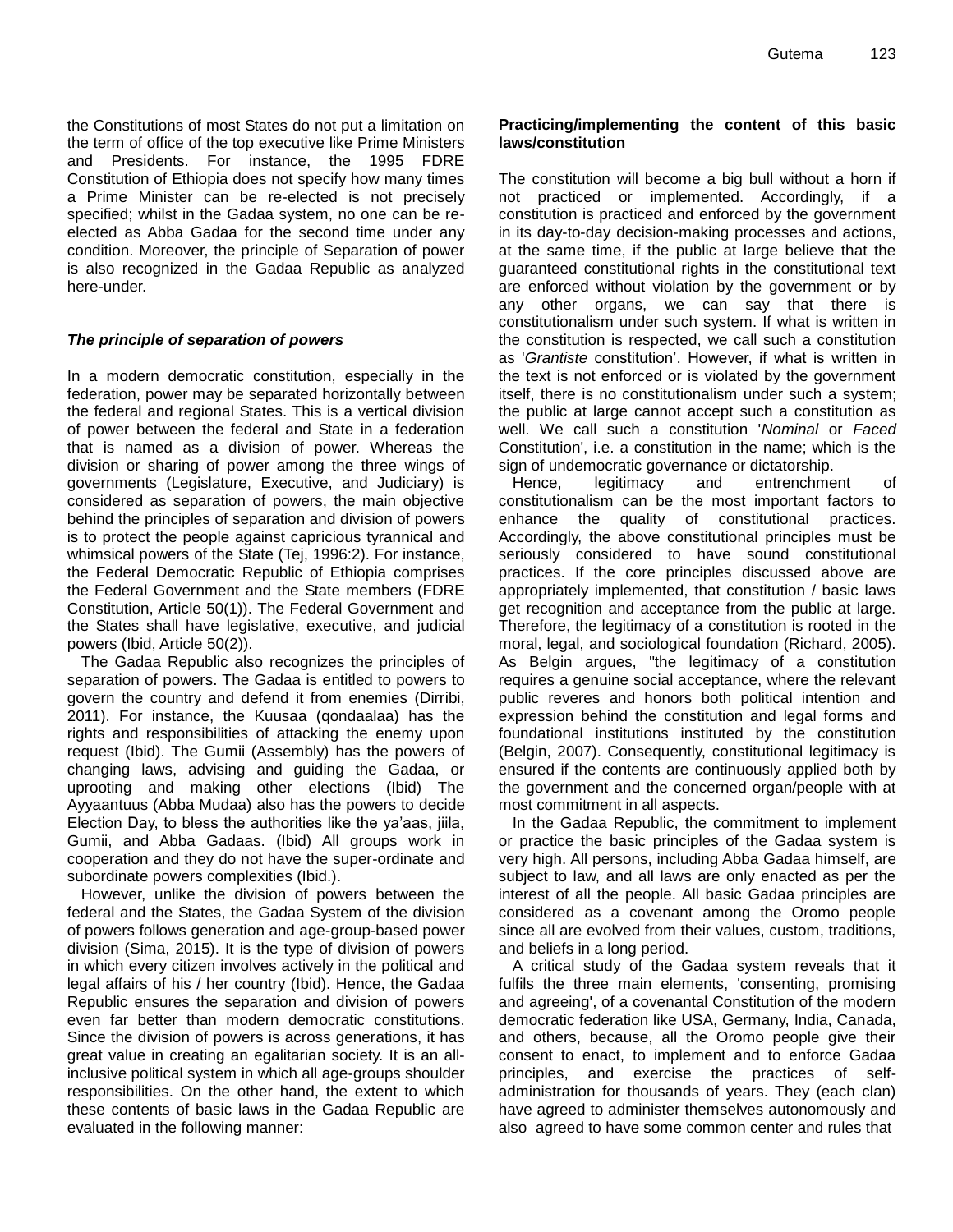govern the affairs of all the Oromo people at once like "Abbaa Mudaa". Additionally, in the Gadaa Republic, political power (governmental authority) is transferred from one party to the other through a peaceful procedure known as '*Baallii*' timely; without any form of extension.

Accordingly, in the Gadaa Republic, seizing political power longer than the time it is expected to be transferred (eight years) is abnormal (Dirribi, 2011). It is believed that if one does not transfer authority (Baallii), he may face punishment from God (Ibid), whilst the nearest monarchies and kings existing at that time claim that they must rule forever as the authority is given to them from God. Hence, the Oromo people have their Gadaa Republic as a guarantee or promise for administering themselves through shared-rule and selfrule very similar to modern covenantal/federal system of governance without any suspicions about the violation of their private and collective rights. Hence, the question of the legitimacy of the government, the basic laws, and its implementation is absolute, and the Oromo people believe and trust in their laws and their leaders without any suspicions. Nevertheless, several challenges have challenged the Gadaa Republics in multiple ways for centuries. Some of the main challenges to the Gadaa system have been analyzed hereunder briefly.

## **The challenges of Gadaa Republic**

The challenges include foreign aggression, lack of own written literature, historical challenges, legal challenges, educational challenges, and others.The main challenges to the Gadaa system of governance were alien forces or colonizers who suppressed these values of Gadaa for centuries. The campaigns of alien forces targeted all affairs of the Oromo people: their religion (Waqeffanna), socio-political institution (Gadaa), economy, politics, and all values of oromumma, in general, to eliminate the Oromo identity and thereby destroy their property. The project to destroy the Oromo values was undertaken both forcefully and peacefully for a long period. Mesfin (1972) says this about the Oromo:

*It was really during the time of Tewodros that Oromo supremacy was weakened. It was Menelik who systematically assimilated them and making them share power in government, and through intermarriage at the time of Menelik, the Oromo movement as a nomadic destructive and purposeless had ceased completely.* (p 17).

This gives a clue for us that the Oromo culture and values were destroyed by foreign invasions and wars in the past. Furthermore, the lack of own literature was also another challenge to the development of the Gadaa Republic. Therefore, the lack of written literature until the introduction of 'Qubee' (Oromo Alphabet) had been the

greatest challenge to the Gadaa system. All Oromo philosophy and Principles/laws were oral. The Oromo Alphabet was adapted from the Latin alphabet around 1970s (Dirribi, 2011). This was a serious barrier and one main reason since the Gadaa principles had not supported written documents or it not possible to codify them in the olden ages. Though the Oromo are brilliant in creating an amazing governance system (Gadaa), follow monotheistic religion (Waqeffanna), and invent a calendar; in the area of the wisdom of writing and literature, it was a regrettable history.

On the other hand, from history itself, it is known that the history of the Oromo people in general and the Gadaa system, in particular, is written not by the Oromo themselves at the earliest time. The Habesha, Europeans, and the Arabs were writing the history of the Oromo (Dirribi, 2011). Therefore, the majority of these alien writers reflected their hatred and tried to despise the Oromo history and culture (Ibid.).

The Habesha writers (historians) like Abba Bahire have strived a lot to harm the psychology of the Oromo people and thereby destroyed their culture and religion. He said the Oromo people are cruel and inhuman in his book entitled as the history of the Oromo. Moreover, Mesfin (1972) says, "The Oromo military force has no other objective than destroying" (p.17). Furthermore, Getachew (2002:104) argues that the Oromo people were ignorant and destroyed the Habesha's civilization by invading civilized Habesha people." The European writers have affected and blurred the history of the Oromo system, particularly the Gadaa system, though some European writers like Martial De Salviac, Antoine D'Abbadie, and others have strived a lot to write the true history of the Oromo people.

For instance, the Portuguese like the Habesha, and hate the Oromo people in the past; as they did not know the Oromo or Oromo language. However, they got distorted information and facts about the Oromo from the Habesha people (Dirribi, 2011). Moreover, even though Arabs came to Africa for trade and religious purposes, they wrote the history of the Oromo negatively like some of the Europeans. For instance, the Portuguese like the Habesha, and hate the Oromo people in the past; as they did not know the Oromo or Oromo language. However, they got distorted information and facts about the Oromo from the Habesha people (Dirribi, 2011). Moreover, even though Arabs came to Africa for trade and religious purposes, they wrote the history of the Oromo negatively like some of the Europeans.

Moreover, historically, the Oromo people have resisted the colonizers for centuries and protected themselves and their lands. However, since the  $19<sup>th</sup>$  century, they have been crushed by their enemies (Ibid.). After being captured by their enemies through war, their history and culture have been violated and seriously destroyed. (Ibid). As a result, continuously the history of the Oromo people suffered disturbances and cracks for centuries.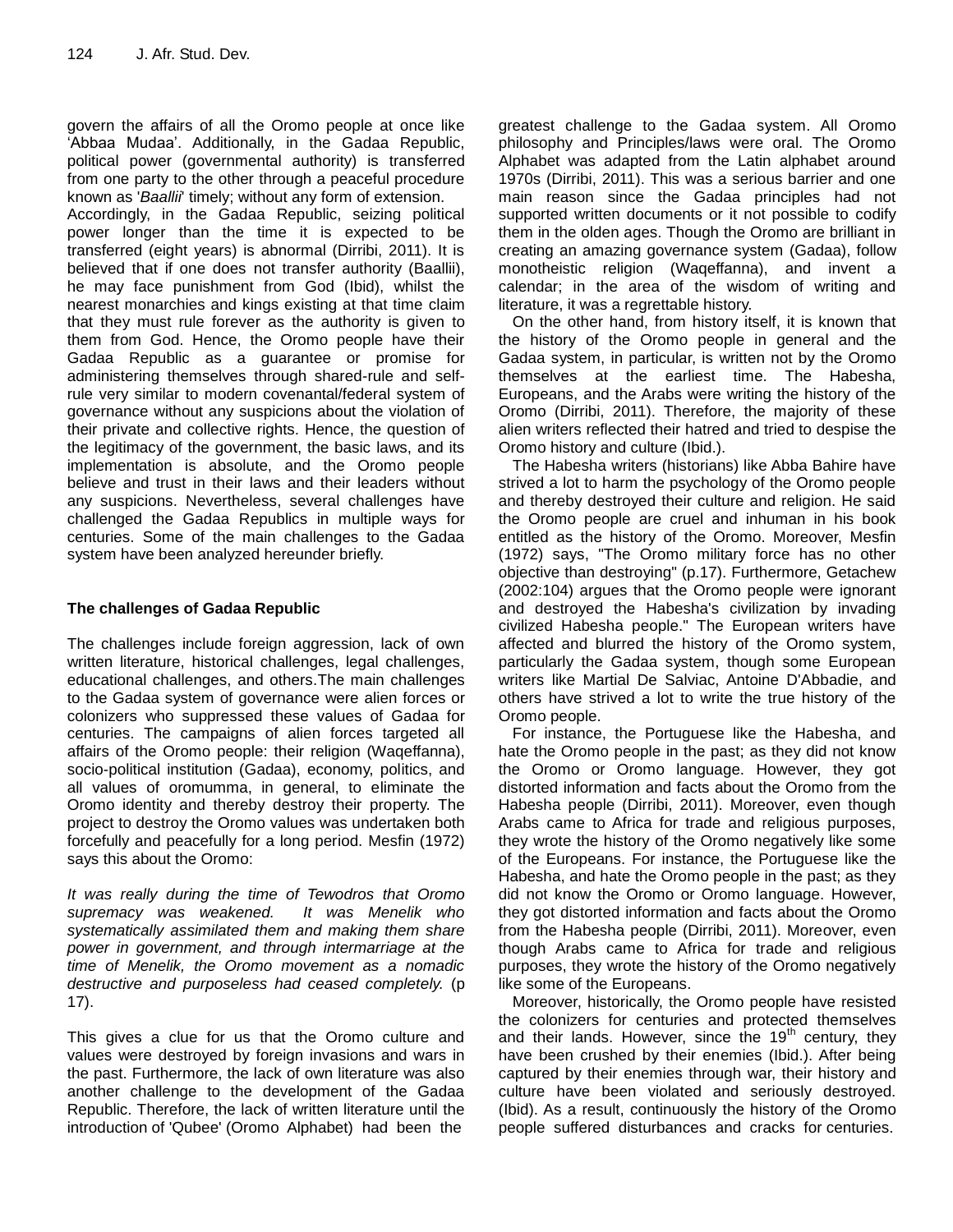Consequently, the Oromo people have been suffering symbolic and cultural segregations within the Ethiopian Empire. For instance, Mohammed (1994) argues that:

*The new Ethiopian ruling class, typified by Emperor Menelik… found it necessary and profitable to deny/rate the Oromo people, their culture, and their history in all ways great and small. This ruling class especially perceived the danger of the larger Oromo population to its empire. Consequently, the ruling class systematically depicted the Oromo as people without history and belittled their way of life and their religious and political institutions*. (p. 13).

Thus, history affects the development of the Gadaa system negatively, and also, it has an immense effect on the current status of the Gadaa system. Furthermore, in the history of Ethiopia until the flourishing of federalism in Ethiopia in 1991, the Gadaa system is prohibited or banned by the laws at different times. Starting from Menelik II (1889) up to the introduction of the federal democratic state structure which was established under the 1995 FDRE Constitution, the Gadaa system was banned by the Government laws. Hence, utilizing and promoting the Gadaa system was unthinkable during Monarchies and the Military regime (Derg) in Ethiopia.

Even today under the federal system of Ethiopia, it is too difficult to promote and harness Gadaa principles in molding and enacting Regional State Constitution and Federal Constitution. Since both the 1995 FDRE Constitution and the Oromia Regional State Revised Constitution of 2001 have not accommodated the principles of the Gadaa system at all. Of course, the FDRE (1995) Constitution incorporates Articles that give home for utilizing the traditional governance system. For instance, Article 34(5) says, "This Constitution shall not preclude the adjudication of disputes relating to personal and family laws under religious or customary laws, with the consent of the parties to the dispute. Particulars shall be determined by law."

Furthermore, the same Constitution says, "Every Nation, Nationality, and People in Ethiopia has the right to speak, to write and to develop its language; to express, to develop and to promote its culture; and to preserve its history" (Ibid. Article 39 (2)). Moreover, it claims that government shall have the duty to support, based on equality, the growth and enrichment of cultures and traditions that are compatible with fundamental rights, human dignity, democratic norms, and ideals (FDRE Constitution, Article 91(1)).

Additionally, at the regional level of Oromia, the Gadaa system is only recognized as a traditional ritual ceremony. The 2001 regional State Constitution of Oromia and its amendments have not considered Gadaa principles. This regional Constitution is the direct replica of the federal Constitution (FDRE Constitution of 1995). Also, this regional Constitution is subordinate to the federal

Constitution (FDRE Constitution, Article 9). Accordingly, the regional State Constitution of Oromia is modeled in line with the FDRE Constitution. Hence, this is a serious legal challenge as the Gadaa principles are not recognized, at least at the regional State level of Oromia.

Finally, the Educational policy or Curriculum of Ethiopia does not accommodate satisfactorily the principles of the Gadaa system, neither at the federal level nor the regional level of Oromia in its curriculum both primary and higher education levels. A critical examination of the Ethiopian education curriculum points out that the Principles of the Gadaa system are only rarely highlighted or touched in courses like History and Civics. Rather than accommodating these Golden principles, the educational courses contain the history of Ethiopian monarchies like Tewodros, Yohannes, Menelik, Hailesellasie, and others. No center promotes, gives training, and conducts researches about the Gadaa system in detail. Hence, this may be considered as a serious challenge, since without educating the present generation, and conducting further studies about the Gadaa system comprehensively and in a detailed manner, it is very difficult to infuse these Gadaa principles into modern Constitutional governance.

#### **CONCLUSION AND RECOMMENDATIONS**

State and people have been claiming for centuries, and continue to claim to have a constitutional government; in other words, constitutionalism, since the creation of States in political history. Among this making and remaking the constitution is the big way to constitutionalism and constitutional governance. Of course, at this stage (making-process) the legitimacy of a constitution or some principles must be checked. Accordingly, whether during the making-process a system / a constitution takes into consideration the interest of the people at large or whether the people give their consent to have such a constitution/system must be checked to determine the legitimacy of a constitution.

Additionally, consent is the source of the legitimacy of a constitution /system. So, legality or legal validity indicates the appropriateness of measures within the framework of existing law or the legal system. Additionally, the extent to which governments/leaders are committed to enforce, fulfil and protect the contents of a constitution or system/tradition is also a critical criterion to examine the prevalence of constitutionalism in a nation.That is why the researcher is interested in re-examining the philosophy of Constitutionalism in the Gadaa Republic. Consequently, Gadaa is like a hidden treasure that has never been disclosed to Westerners and the world at large, although it contains all the golden principles of Constitutionalism. For instance, the principles of human rights, the principles of sovereignty of the people, the supremacy of the basic laws, accountability of government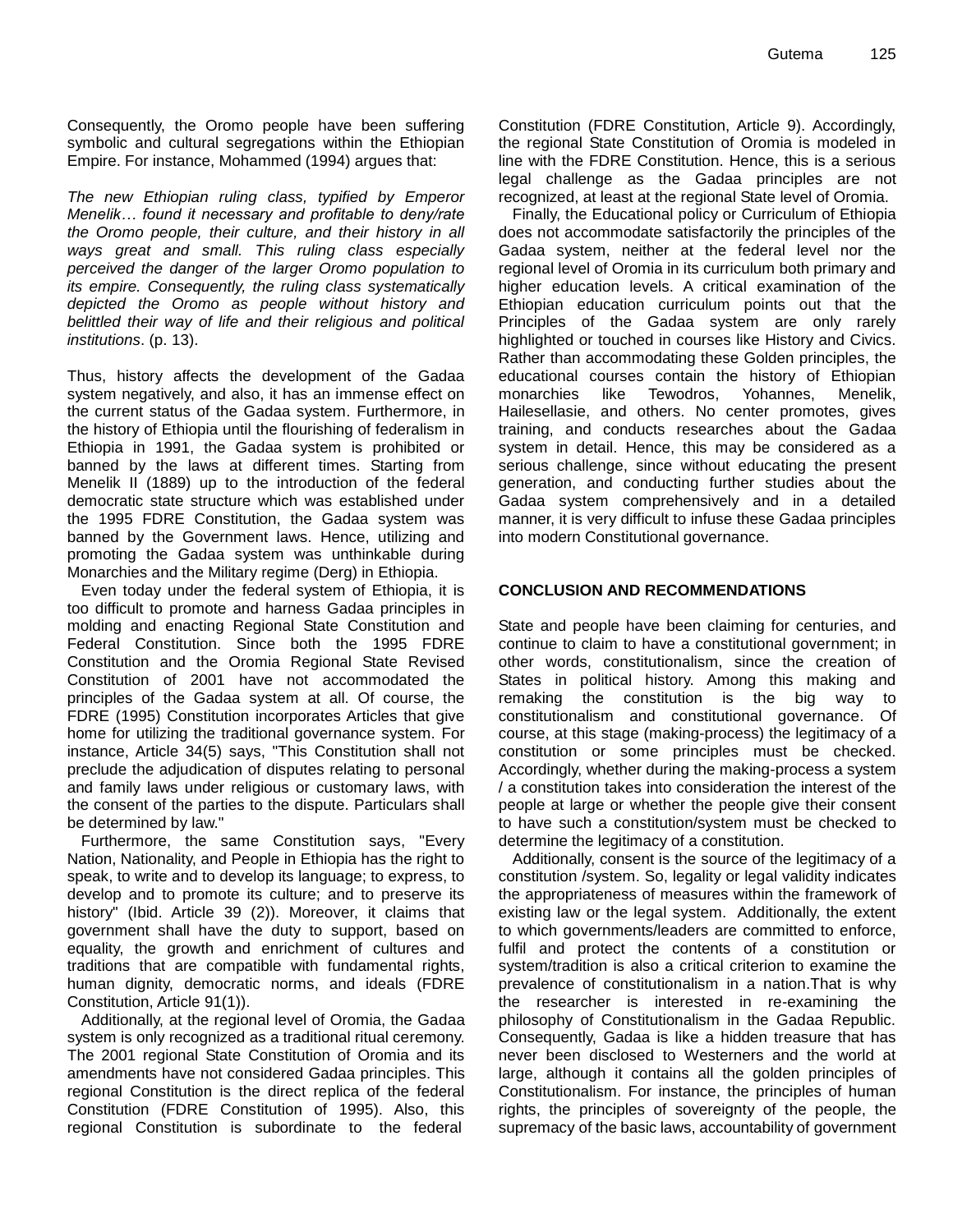officials, separation of powers, conservation of natural recourses, and even wild and domestic animals.

Accordingly, in its making-process, it is too difficult to recall exactly when and where the Gadaa system started. However, it is established that the Oromo people have been utilizing the Gadaa system as a traditional mechanism to ensure social justice for centuries. Also, it has been developed and has evolved from the cumulative experiences gained from experiments, practices, customs, and lessons of many generations of the Oromo society in a very long period. Hence, in its evolution, Gadaa is very legitimate as it evolved from the values, customs, and traditions of the Oromo people; even better than the current constitution making-process.

On the other hand, the contents of Gadaa Republic are full with significant principles which give protection for even the unborn children, animal, foreigners/refugees, war prisoners, women, and natures, in general. To sum up, this study concludes that the Gadaa system is a covenant for the Oromo people and the principle of constitutionalism is considerably recognized. Since all the Oromo people participate in their law-making processes at different levels and different age grades. Since all the Oromo people, in all age-groups will give their consent to select or elect their representatives/leaders. Since the people put limitations on the powers of elected representatives through the principles of Gadaa administration and as a nation, the Oromo people have the Gadaa system as a guarantee to make their leaders accountable and transparent both legally and politically in their day-to-day official decisions; and more importantly, since all the Oromo people and their leaders are highly committed to the enforcement, fulfillment, and protection of all the tenets of Gadaa Republic.

The study, therefore, recommends that all concerned parties in general, and all Oromo scholars and people in particular, should strive a lot to re-examine the Oromo philosophy towards the principles of constitutionalism in their modern governance system at national and international levels. Finally, the study recommends potential scholars and researchers to conduct further studies on the Gadaa system; and thereby redeeming classical Gadaa Democracy in all aspects.

#### **CONFLICT OF INTERESTS**

The author has not declared any conflict of interests.

#### **REFERENCES**

- Asafa J (2012). Gadaa (Oromo Democracy): An Example of Classical African Civilization (University of Tennessee - Knoxville, ajalata@utk.edu): Available **Available** at http://trace.tennessee.edu/uk\_socopubs) P 126.
- Asmarom L (2006). Oromo Democracy, An Indigenous African Political System, (Trenton, NJ: Red Sea Press).
- Assefa F (2006). Federalism and Accommodation of Diversity in Ethiopia: A comparative Study, Wolf Legal Publisher, Nijmegen, and

the Netherlands.

- Belgin M (2007). Democratic Legitimacy and Constitutions as cited in Tsegaye Regassa (2010), The Making and Legitimacy of the Ethiopian Constitution.
- Carzou J (2013). (New Millennium Constitutionalism: Paradigms of Reality and Challenges (Picture on the Cover Page (Karneg Zou loumian) Communication II 1985, Lithograph, edition 32/36 21 by 29 inches 53.5 by 73.5 cm: From the collection of Dr. and Mrs. Raffy and Vicki Shoghag Hovanessian: Published on the Initiative and with a Foreword of Dr. G.G. HARUTYUNYAN, YEREVAN 2013) P 431.
- Dirribi D (2011). Oromo Wisdom in Black Civilization, Finfine Printing and Publishing S.C., April 2011, Ethiopia.
- Donald NL (1974). Greater Ethiopia: The Evolution of Multi- ethnic Society (Chicago and London 1974) P 140.
- Elazar D (1985). Constitution-Making- the pre-eminently Political Act: In the politics of Constitutional Change in the Industrial Nation: Redesigning the State: Keith. G. Banting and Richard Simeon (eds.), London, Macmillan.
- FDRE (1995). Constitution of the Federal Democratic Republic of Ethiopia, (Proclamation No. 1/1995, Negarit Gazetta, Addis Ababa, 1995).
- George A (2008). Federalism: An Introduction, published in Canada by Oxford University Press.
- Getachew A (2012). Ethiopian Constitutional Law, with comparative notes and materials, a textbook, School of Law, Addis Ababa University, published by American Bar Association, 321 North Clark Street, Chicago, Illinois, USA.
- Getachew H (2002). Ye Abba Bahire Dirsetoch Oromowchin LKemimeleketu Leleloch Senedoch Gar, (Addis Ababa) P 104.
- Jain MP (1994). Indian Constitutional Law (4th edition). Agra/Nagpur: Wadhwa and Company.
- Lambert B (1990). Oromo Religion, Myths, and Rites of the Western Oromo of Ethiopia - An Attempt to Understand (Volume 8, Dietrich Reimer Verlag, Berlin) P 111.
- Legesse A (2006). Oromo Democracy, An Indigenous African Political System, (Trenton, NJ: Red Sea Press).
- Louis A (2007). Cited in (Tesfatsion Medhanie 2008. Constitution-Making, Legitimacy and Regional Integration: An Approach to Eritrea's Predicament and Relations with Ethiopia).
- Martial De Salviac (1901). An Ancient People in the State of Menelik, The Oromo, Great African Nation, Paris.
- Merriam CE (1900). History of the Theory of Sovereignty since Rousseau (No. 33). Columbia University Press.
- Mesfin WM (1972). An Introductory Geography of Ethiopia (Addis Ababa), P 17.
- Mohammed H (1994). The Oromo of Ethiopia: A history 1570-1860, Trenton.
- Murphy WF (1988). Constitutions, constitutionalism, and democracy. American Council of Learned Societies.
- Paul RW (2006). cited in Tesfatsion (Tesfatsion Medhanie 2008. Constitution-Making, Legitimacy and Regional Integration: An Approach to Eritrea's Predicament and Relations with Ethiopia).
- Peter L (1988). John Locke Two Treatises of Government 375 p.
- Pylee MV (2012). Select Constitutions of the World, (Universal Law
- Publishing Company. New Delhi-India, Third Economy Edition), P 8.
- Regassa T (2010). The Making and Legitimacy of the Ethiopian Constitution: towards bridging the gap between constitutional design and constitutional practices (Institute of Federalism and Legal Studies, Ethiopian Civil Service College, Addis Ababa, Ethiopia) P 89.
- Richard H (2005). Legitimacy and the Constitution, Harvard Law Review 118(6):1787-1853.
- Sajó A (1999). Limiting Government. An Introduction to Constitutionalism (Budapest: Central European University, Press P 14.
- Sima ZT (2015). Old wine in new bottles: bridging the peripheral Gadaa rule to the mainstream constitutional order of the 21st C. Ethiopia. Oromia Law Journal 4(1):1-37.
- Smith DW, Zalta EN (2008). The Stanford encyclopedia of philosophy.
- Tej B (1996). Principle of Separation of Powers and Concentration of Authority, (Published Institute"s Journal March 1996), P. 2.
- Tesfatsion M (2008). Constitution-Making Legitimacy and Regional Integration: An approach to Eritrea's Predicament and Relations with